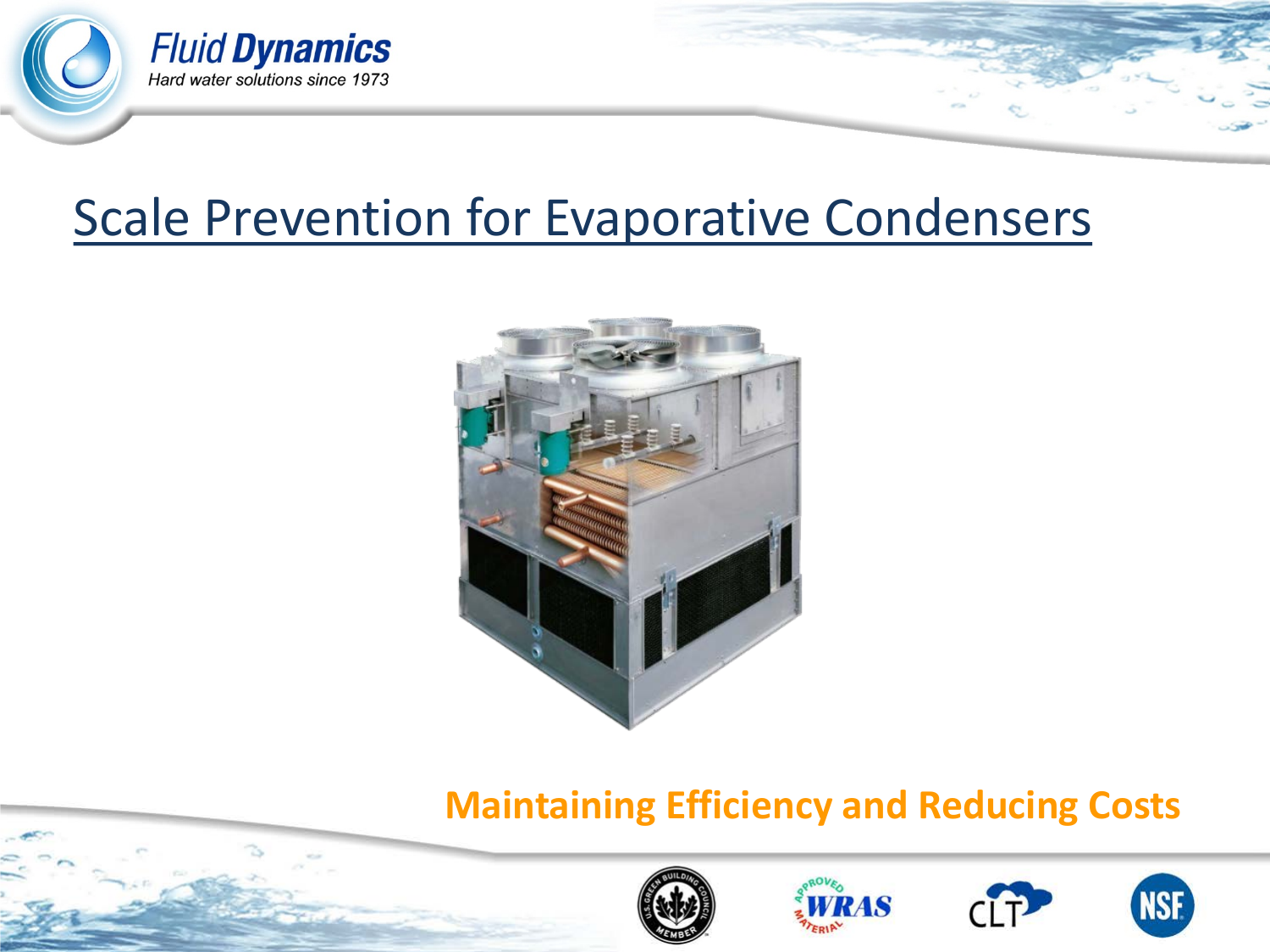

#### **Evaporative Condensers**

The Fluid Dynamics Colloid-A-Tron is a proven solution for preventing scale formation in evaporative condensers.

An installation example is shown on the right.

When hard water is used this type of equipment can be subjected to an aggressive build up of scale despite the use of scale prevention chemicals.

The build up of scale will not only increase the cost of maintenance but also decrease the efficiency of the condenser as the scale acts as an insulator preventing the heat transfer from taking place.



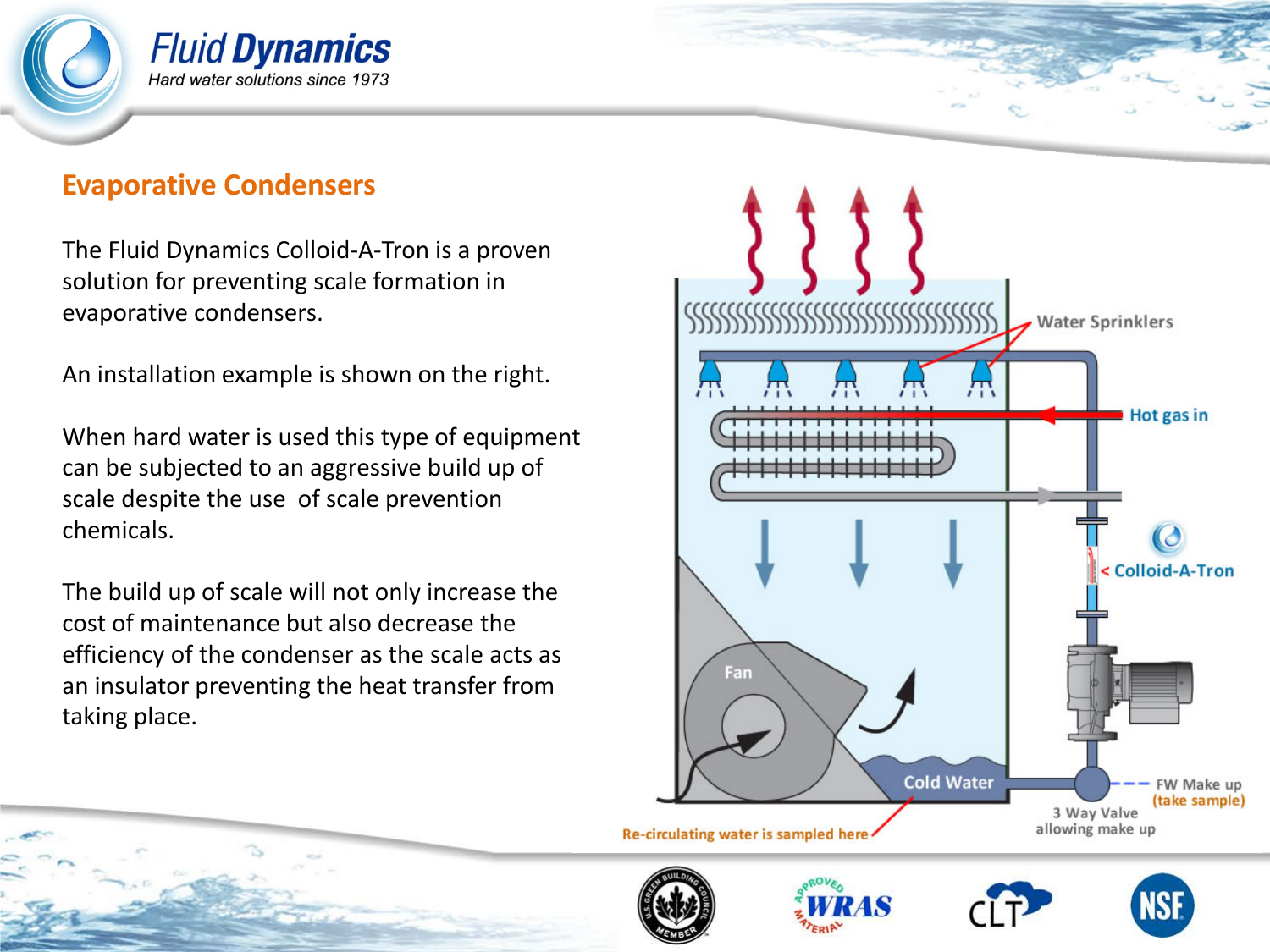

**Case Study**



# Better Food Co. LTD.

## Part of the Betagro Group

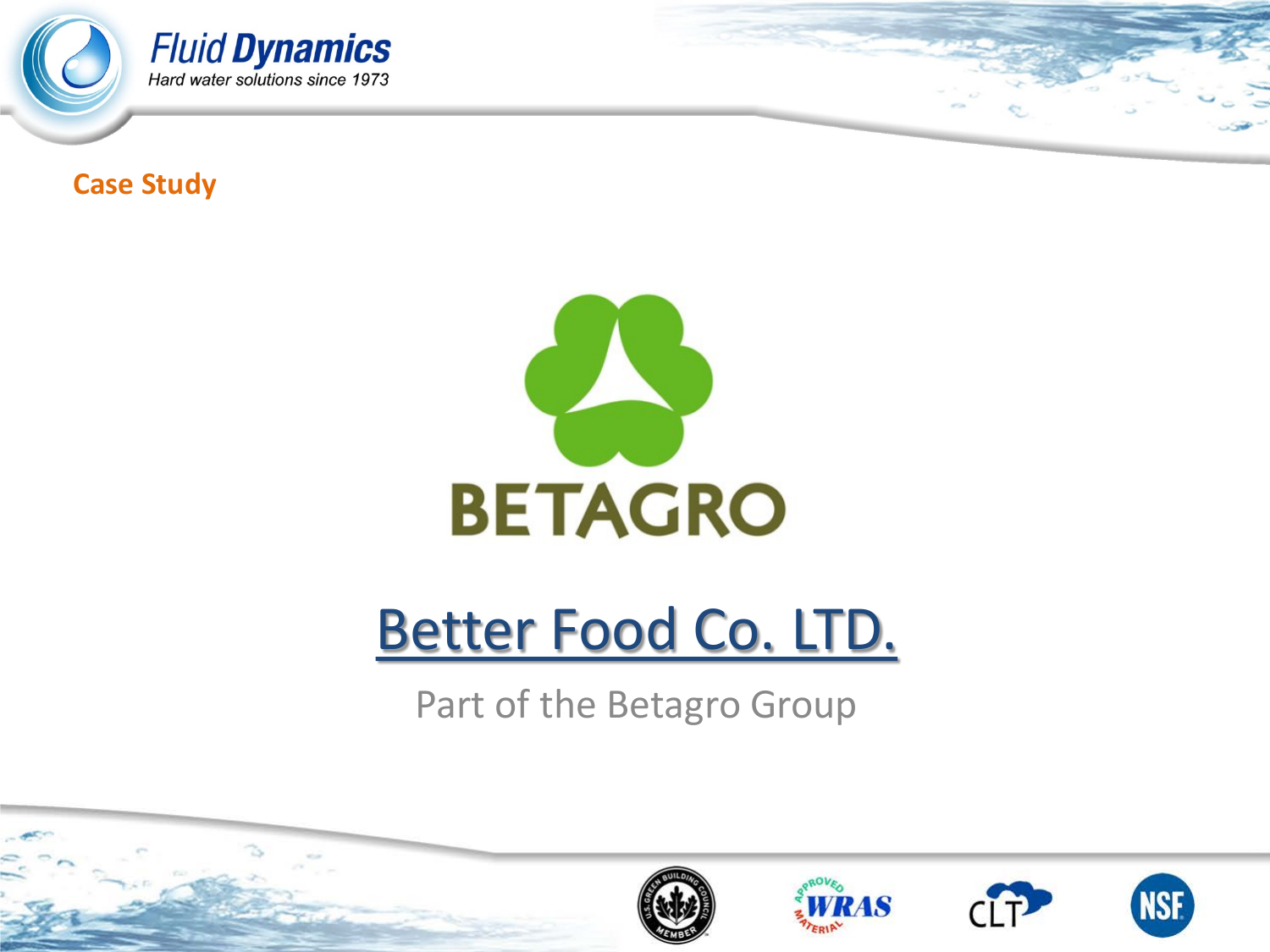

#### **The Problem**

Evaporative cooling is effective and economical. However, when hard untreated water is used, scale can deposit on the outside of the tubes which considerably slows the cooling process.

The example on the right shows a tube stack that carries hot gas. Water is sprayed via nozzles on to the hot tubes cooling the pipes and the gas within.

In the example shown the scale was hard and 2mm thick.



Scale thickness on tubes before installation was 2.00mm







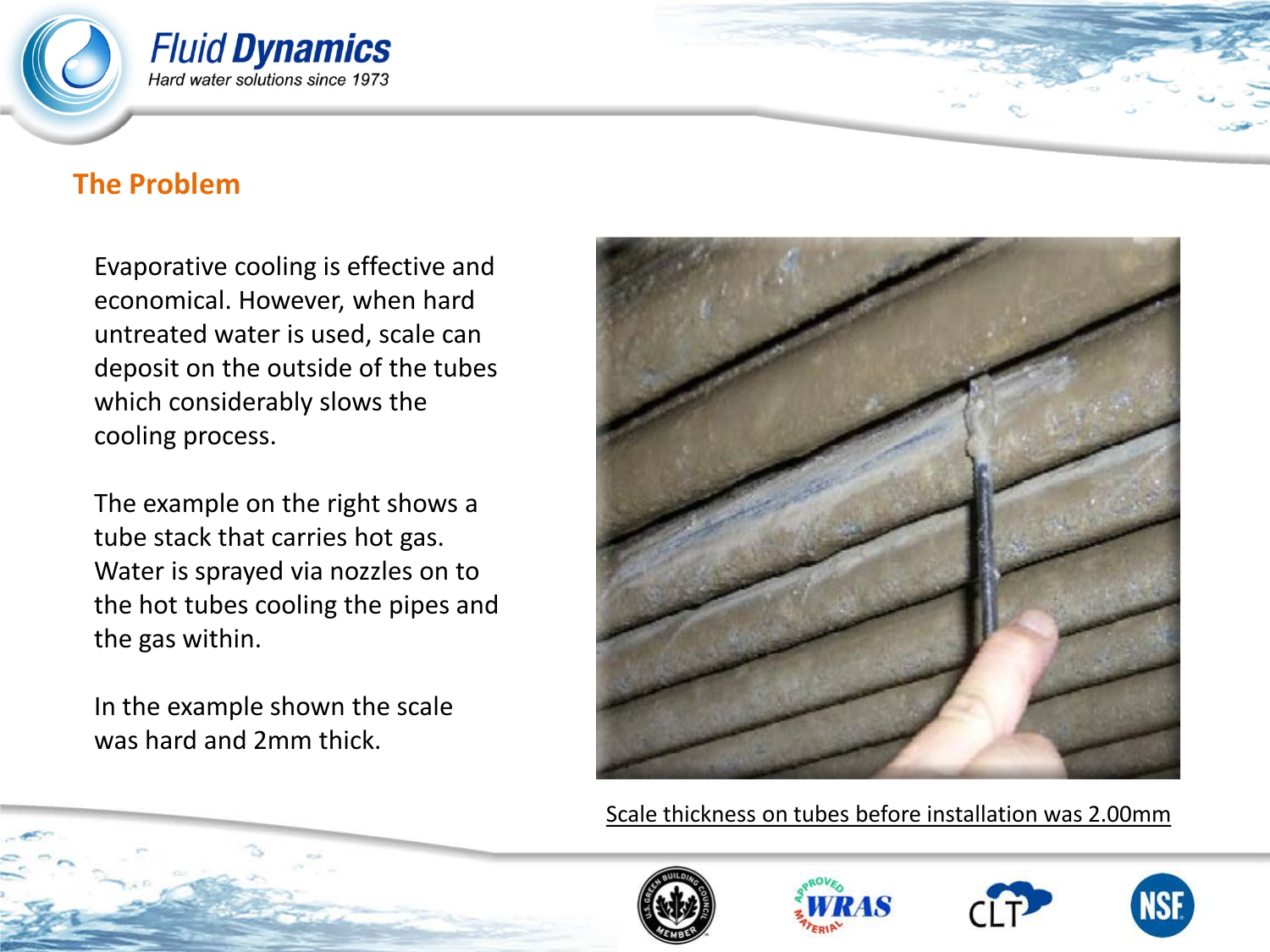

#### **The Customer**



Betagro are Thailand's biggest food producer manufacturing a wide range of high quality food products for the south east Asia market. Eight large evaporative condensers cool gas that circulates between these condensers and the chillers that keep the packaged food and ingredients at the correct temperature.

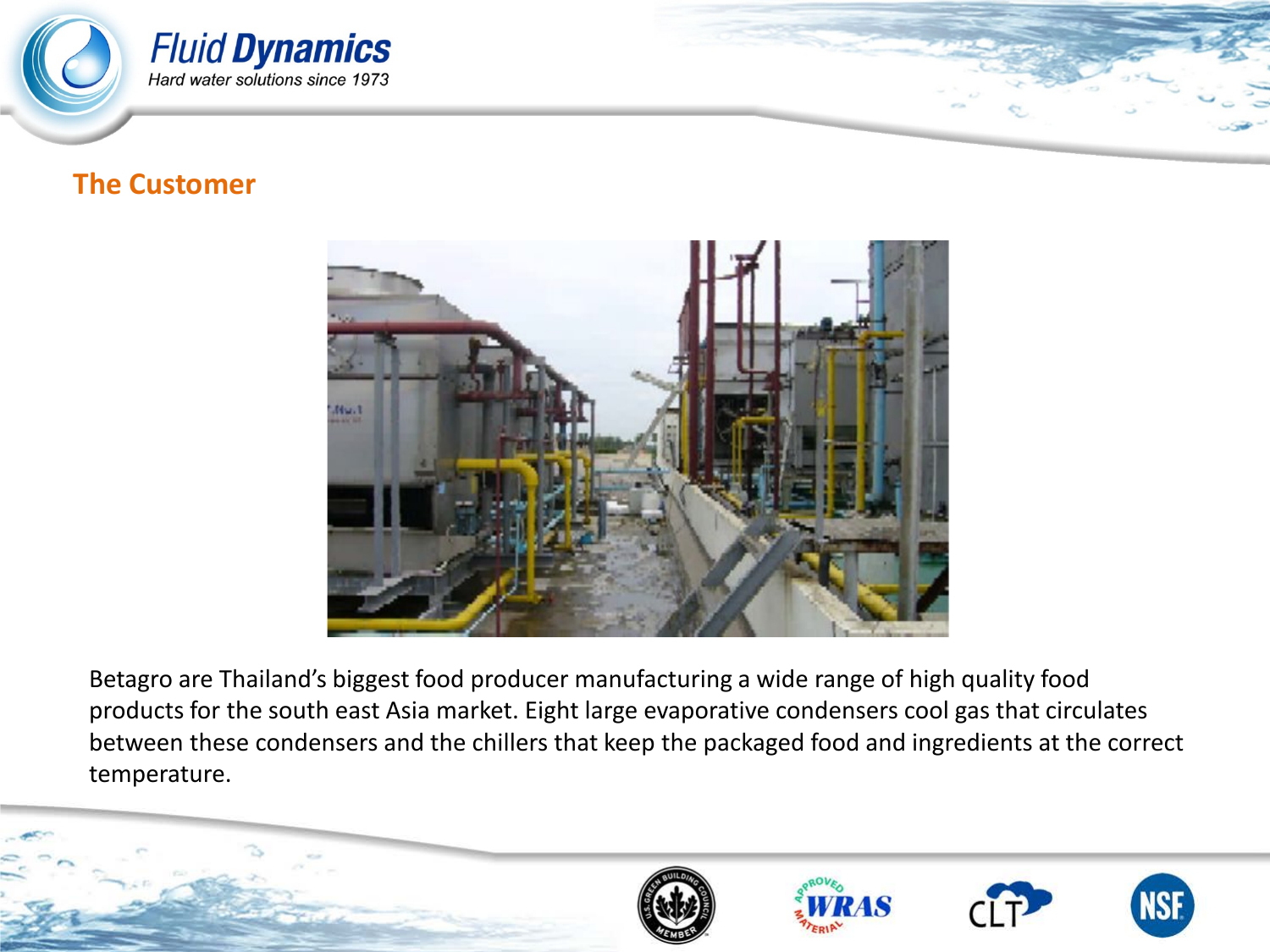

#### **The System**



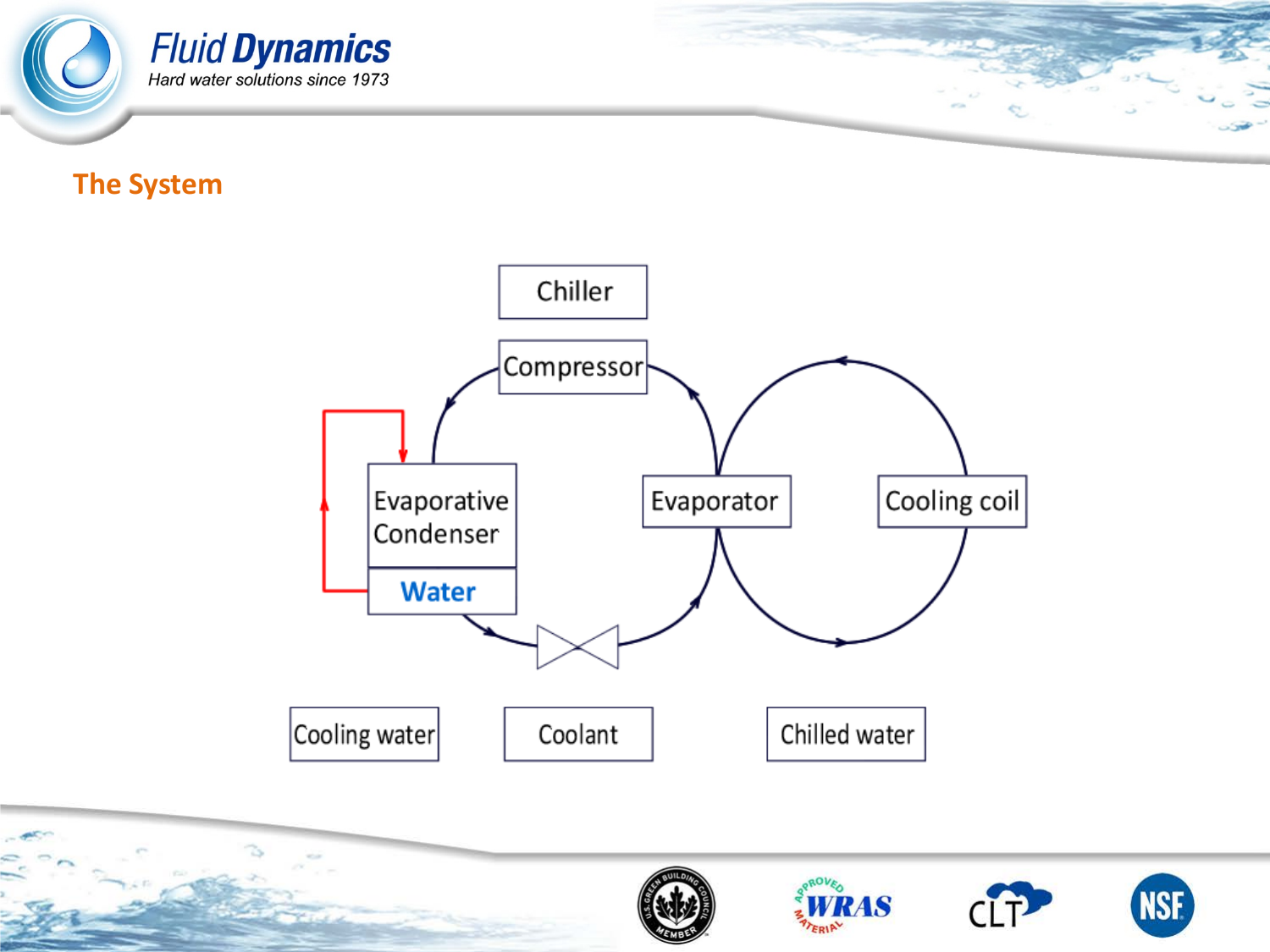

#### **Installation**



**4" Colloid-A-Tron pictured on the inlet to the condenser**

Once installed the condenser is still checked for any deposition on the condenser tubes. In most cases where scale has already built up this will start to soften and even drop off.

Any future deposition should not take the form of a hard scale but be a soft substance and can be removed without the need for chemicals.

In worst case scenarios where water is causing severe scaling total scale elimination may not take place but in all cases where Colloid-A-Tron is installed there is still a reduction in maintenance for scale cleaning and reduction in chemicals used.

In the case of Betagro their condenser number 8 had been a particular problem in the system, despite being treated with a chemical dosing system.







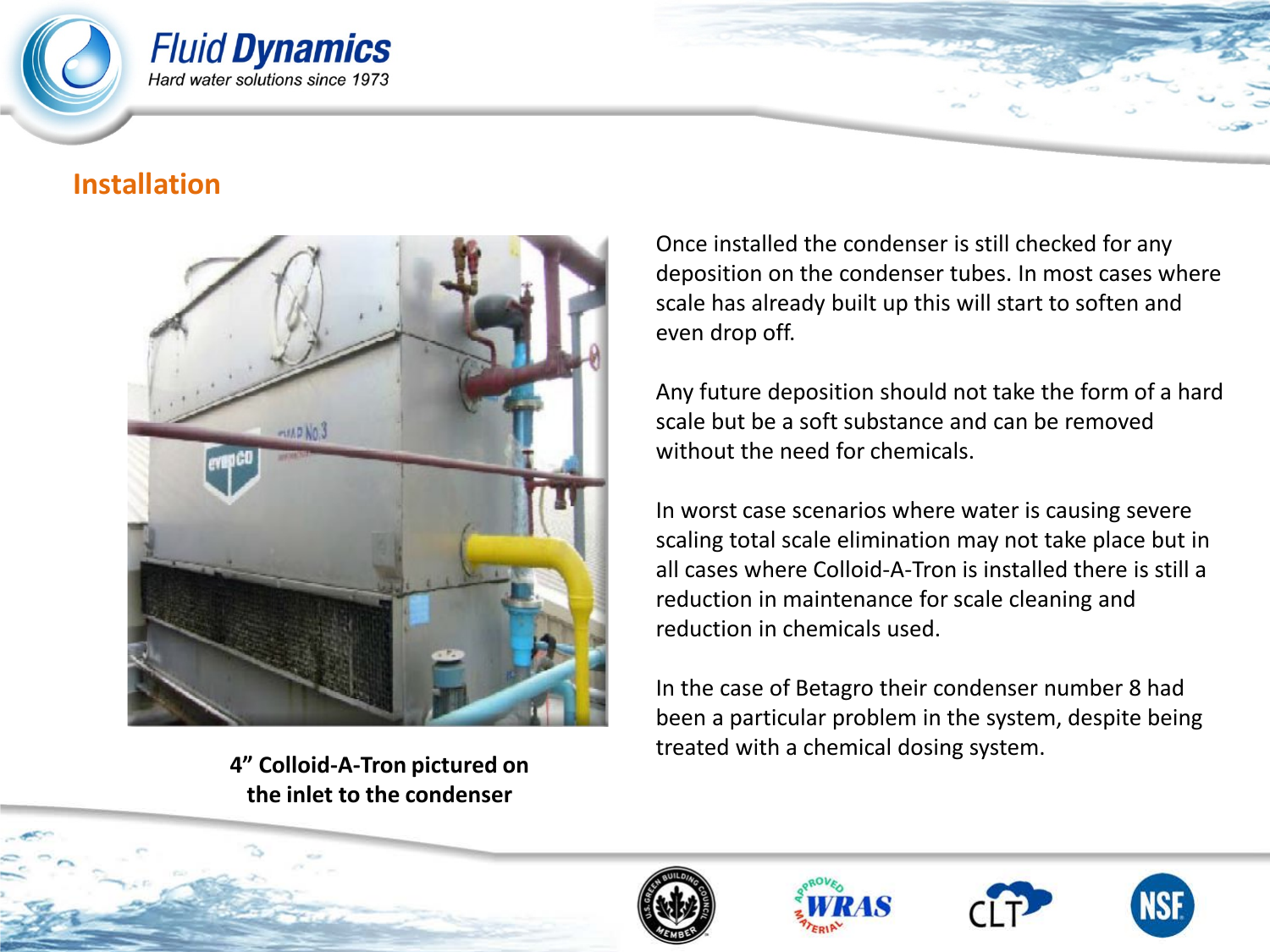

#### **Installation (continued)**



### **4" Colloid-A-Tron**







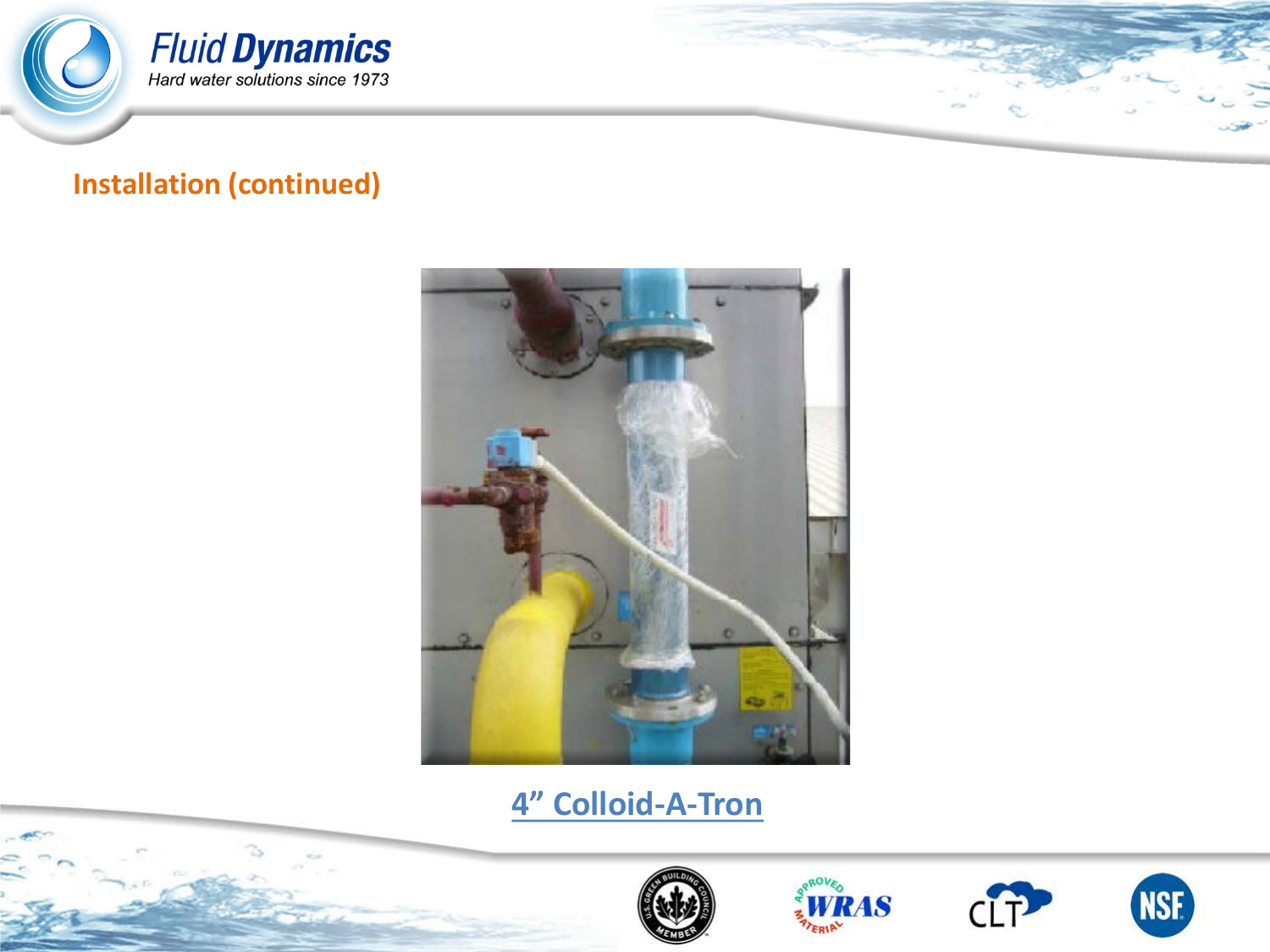

#### **The Results**



Water samples were taken on a regular basis from each condenser. The bottle on the right labeled 3 is the sample taken from condenser no 8. Notice how the solution is a lot darker. This was as a result of deposits that had been absorbed by the treated water inside the condenser and was an encouraging sign that the Colloid-A-Tron was removing the existing scale on the tubes.







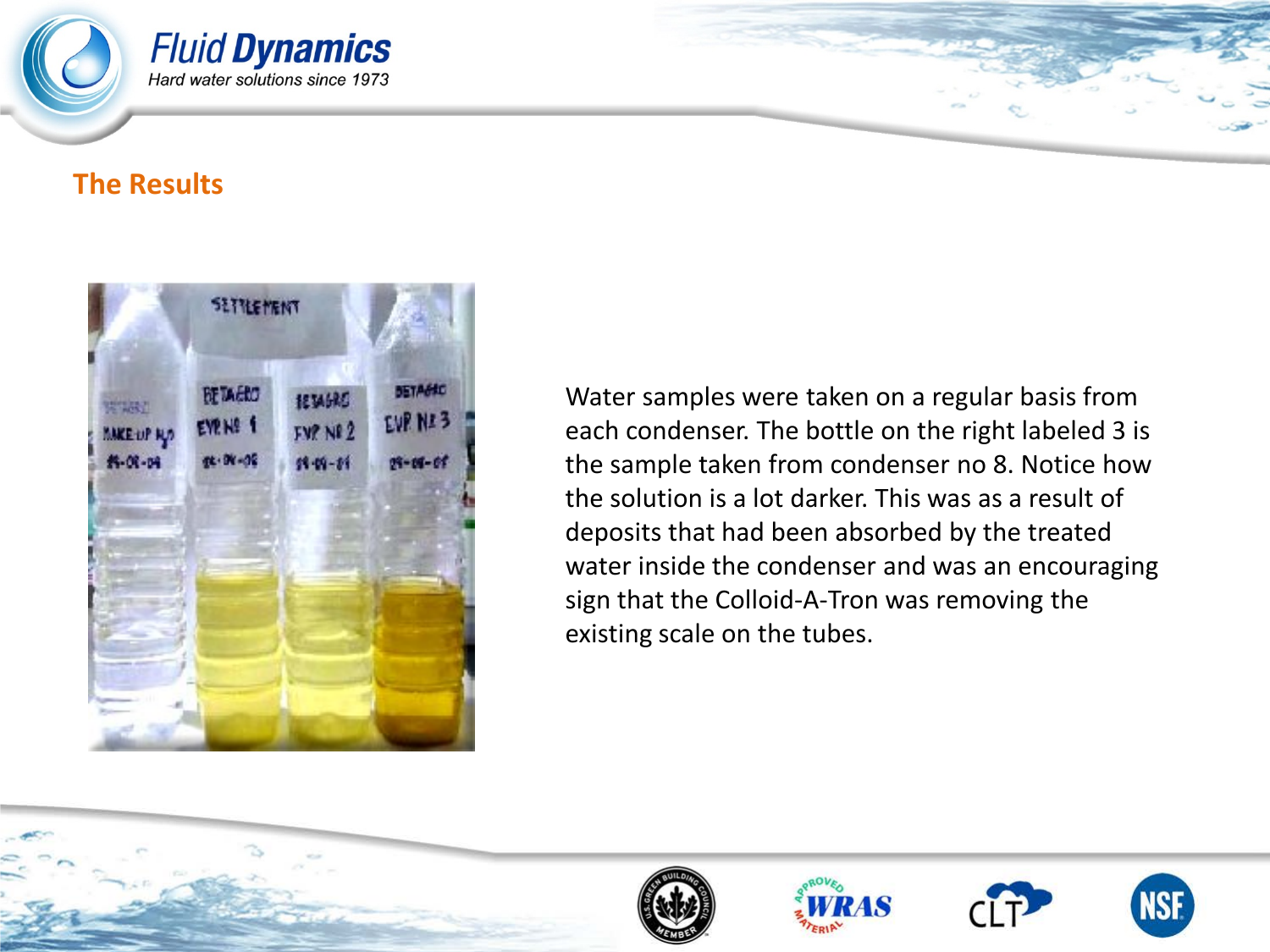





Scale thickness on tubes 75 days after installation was 0.05mm or less

After 6 months the condenser was opened up and examined. As can be seen from the pictures a majority of the scale has been removed by the treated water and the metal of the pipe has been exposed.

Cycles of concentration, the amount of fresh water that is added to the re-circulating system have also been increased by up to 200%. This means the condenser is using considerable less water saving the customer a considerable amount on water usage.

**Further benefits including a decrease in power usage as detailed on the next page.**







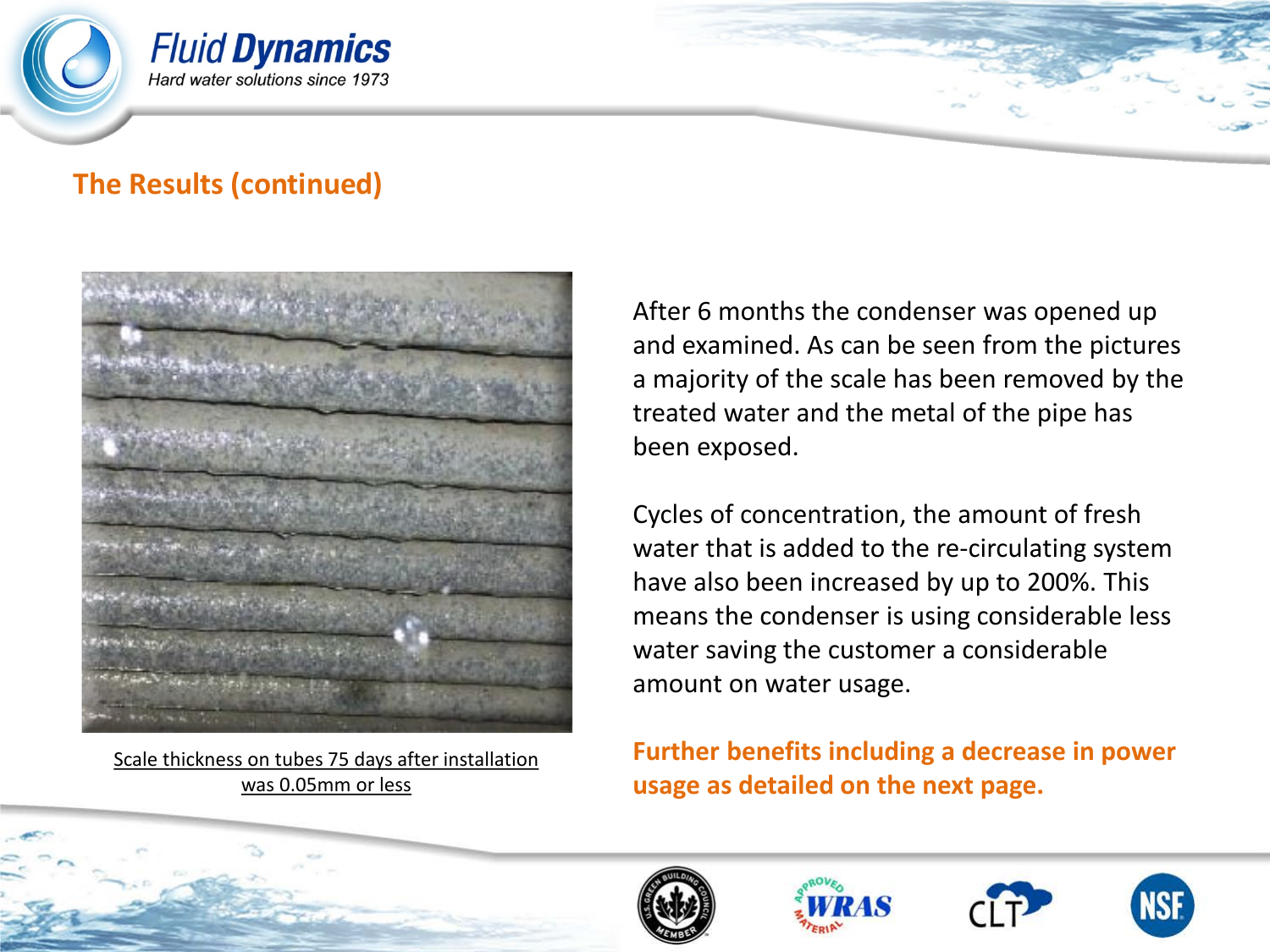

#### **Energy Reduction**



#### **Compressor Capacity and Horsepower with Condenser Scale**